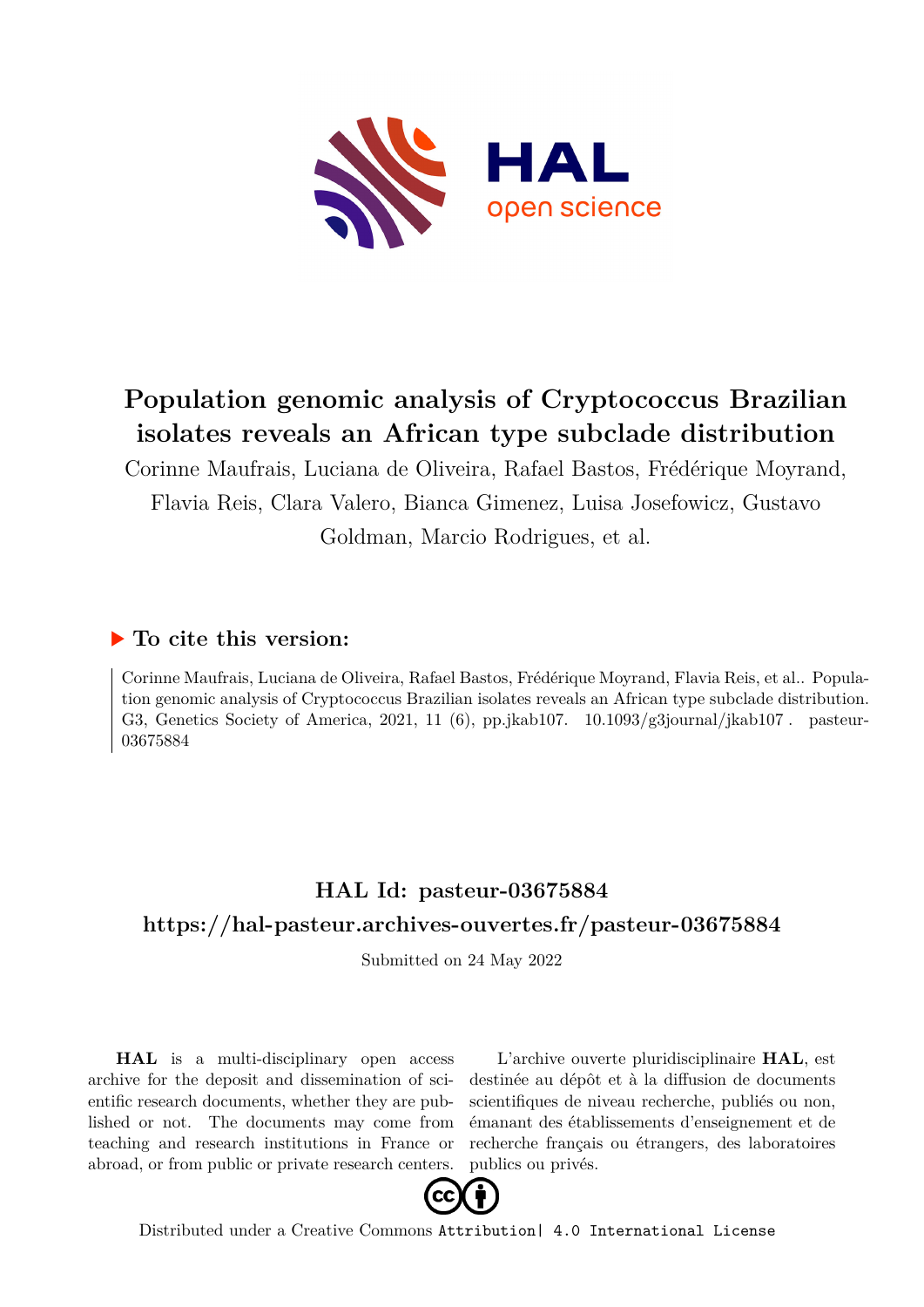

# Population genomic analysis of Cryptococcus Brazilian isolates reveals an African type subclade distribution

Corinne Maufrais, $^{1,2, \dagger}$  Luciana de Oliveira, $^{1, \dagger}$  Rafael W. Bastos, $^3$  Frédérique Moyrand, $^1$  Flavia C. G. Reis, $^{4,5}$  Clara Valero  $\bigcirc$  ,  $^3$ Bianca Gimenez,<sup>4</sup> Luisa J. Josefowicz,<sup>4</sup> Gustavo H. Goldman,<sup>3</sup> Marcio L. Rodrigues,<sup>4,6</sup> and Guilhem Janbon  $\bigcirc$ <sup>1,\*</sup>

 $^{\rm 1}$ Unité Biologie des ARN des Pathogènes Fongiques, Département de Mycologie, Institut Pasteur, F-75015 Paris, France

2 Institut Pasteur, HUB Bioinformatique et Biostatistique, C3BI, USR 3756 IP CNRS, F-75015 Paris, France

<sup>3</sup>Departamento de Ciências Farmacêuticas, Faculdade de Ciências Farmacêuticas de Ribeirão Preto, Universidade de São Paulo, 14040-903 Ribeirão Preto, Brazil <sup>4</sup>Instituto Carlos Chagas, Fundação Oswaldo Cruz (FIOCRUZ), 81310-020 Curitiba, Brazil

<sup>5</sup>Centro de Desenvolvimento Tecnologico em Saude (CDTS-Fiocruz), 21040-361 Rio de Janeiro, Brazil

<sup>6</sup>Instituto de Microbiologia Paulo de Góes (IMPG), Universidade Federal do Rio de Janeiro, 21941-902 Rio de Janeiro, Brazil

\*Corresponding author: janbon@pasteur.fr

† Both authors should be considered as first authors.

#### Abstract

The genomes of a large number of Cryptococcus neoformans isolates have been sequenced and analyzed in recent years. These genomes have been used to understand the global population structure of this opportunistic pathogen. However, only a small number of South American isolates have been considered in these studies, and the population structure of C. neoformans in this part of the world remains elusive. Here, we analyzed the genomic sequences of 53 Brazilian Cryptococcus isolates and deciphered the C. neoformans population structure in this country. Our data reveal an African-like structure that suggested repeated intercontinental transports from Africa to South America. We also identified a mutator phenotype in one VNBII Brazilian isolate, exemplifying how fast-evolving isolates can shape the Cryptococcus population structure. Finally, phenotypic analyses revealed wide diversity but not lineage specificity in the expression of classical virulence traits within the set of isolates.

Keywords: Cryptococcus neoformans; Cryptococcus gattii; Cryptococcus deuterogattii; genome; Brazil; phylogenetic tree

# Introduction

The current classification identifies seven human-pathogenic Cryptococcus species, which are responsible for 180,000 deaths every year in the world (Hagen et al. 2015; Rajasingham et al. 2017). Cryptococcus neoformans and Cryptococcus deneoformans represent the neoformans group of species, whereas the gattii group of species comprises Cryptococcus gattii, Cryptococcus deuterogattii, Cryptococcus tetragattii, Cryptococcus decagattii, and Cryptococcus bacillisporus (Hagen et al. 2015). Cryptococcus neoformans is the most common species in clinical settings, representing more than 95% of the clinical isolates (Kwon-Chung et al. 2014; Janbon et al. 2019). This species affects mostly immunocompromised patients in whom it provokes meningoencephalitis. Other species, such as C. gattii, can be primary pathogens and cause pulmonary infections (Kwon-Chung et al. 2014). Cryptococcus neoformans is thought to be acquired very early in life and can stay in a dormant state for years, probably in alveolar macrophages (Garcia-Hermoso et al. 1999; Alanio 2020). As soon as a defect in the cellular immunity appears, yeast cells can multiply, reach the central nervous system, and induce meningoencephalitis, which is invariably deadly if untreated.

Cryptococcus neoformans strains are ubiquitous in the environment and have been isolated from all continents except

Antarctica. Similarly, although isolates of the gattii group of species have been long considered to be geographically restricted to tropical and subtropical regions and typically associated with Eucalyptus trees, they have emerged as a primary pathogen in western Canada and the United States of America (Kidd et al. 2004). Both species can live in a broad range of ecological habitats and have been commonly isolated from soil, guano, decaying wood, fruits, and insects (Lin and Heitman 2006). Pigeons (Columba livia) are vectors for the worldwide dissemination of Cryptococcus. Indeed, dry pigeon guano seems to be an ideal environment for C. neoformans development and is commonly infected with this fungus. Nevertheless, pigeons are usually not harmed by C. neoformans because their body temperature is too high (42.5°C) for its growth and disease development (Johnston et al. 2016).

All neoformans and gattii species are haploid species with two possible mating-type alleles (MAT $a$  and MAT $\alpha$ ) and a bipolar mating system. Efficient sexual reproduction has also been described in the laboratory. Nevertheless, C. neoformans MATa isolates are rare in clinical and environmental isolates with the exception of some places in Africa (Kwon-Chung and Bennett 1978; Litvintseva et al. 2003). In addition, it has been reported that 8% of the population of C. neoformans isolates are diploid (Lin et al.

V<sup>C</sup> The Author(s) 2021. Published by Oxford University Press on behalf of Genetics Society of America.

Received: February 10, 2021. Accepted: March 29, 2021

This is an Open Access article distributed under the terms of the Creative Commons Attribution License (http://creativecommons.org/licenses/by/4.0/), which permits unrestricted reuse, distribution, and reproduction in any medium, provided the original work is properly cited.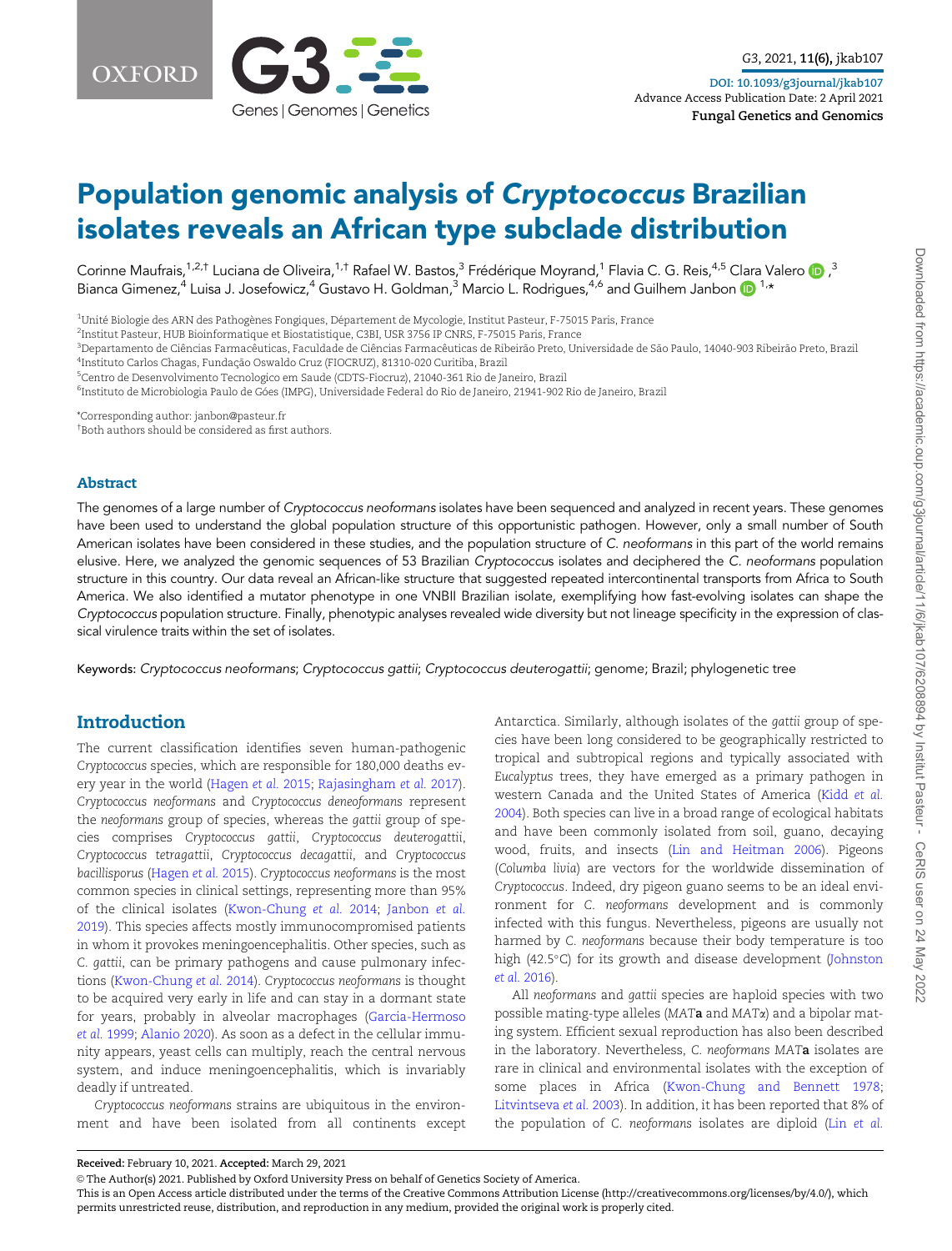2009). Diverse hybrids have also been isolated from environmental and clinical sources. The most common are AD hybrids, which are produced by hybridization of C. neoformans with C. deneoformans isolates. In addition, rare cases of gattii/neoformans hybrids have been reported (Bovers et al. 2008; Aminnejad et al. 2012). Nevertheless, population structure analysis suggested that the different neoformans and gattii populations are largely clonal with a limited degree of recombination (Litvintseva et al. 2005; Bui et al. 2008; Litvintseva and Mitchell 2012).

Historically, these analyses were based on serotyping, which was first replaced by PCR-based characterization (RAPD, AFLP, and mating type analysis) of the isolates and then by sequencing of a defined set of genes by multilocus sequence typing (MLST) (Ruma et al. 1996; Boekhout et al. 2001; Matsumoto et al. 2007; Meyer et al. 2009). Originally, five neoformans molecular subtypes were thus defined (VNI, VNII, VNIV, VNIII, and VNB) (Meyer et al. 2009). The new species definition includes VNI, VNII, and VNB within C. neoformans, VNIV within C. deneoformans, and VNIII as C. neoformans/C. deneoformans hybrids. VNI is the most common C. neoformans molecular subtype and has a global distribution. The VNB subtype was discovered in Africa and has a genetically variable population with 10% MATa isolates, which are very rare in all other studied populations (Litvintseva et al. 2003). The VNB clade includes strains isolated from the endemic mopane tree (Colophospermum mopane), whereas strains isolated from pigeon excreta in the same area had the VNI molecular type, which is shared by most isolates globally. This observation supported the "out of Africa" hypothesis in which few of these isolates would have adapted their biology to multiply in pigeons to achieve global dispersion (Litvintseva et al. 2011; Litvintseva and Mitchell 2012).

More recently, the improvement of sequencing technologies and bioinformatics tools allowed analysis of whole-genome sequences, revealing new details in the structure and global geographical distribution of the Cryptococcus populations together with the identification of additional clades and subclades (Farrer et al. 2019). Most of these studies focused on C. neoformans, with >1000 C. neoformans genome sequences analyzed in four studies (Desjardins et al. 2017; Rhodes et al. 2017b; Vanhove et al. 2017; Ashton et al. 2019; Ergin et al. 2019). Through these efforts, the VNB clade has been separated into the VNBI and VNBII subclades, which have different resistance to oxidative stress and a different ability to produce melanin (Desjardins et al. 2017; Vanhove et al. 2017). The VNI clade has been separated into a number of subclades with three phylogenetic groups representing the majority of the studied isolates (Rhodes et al. 2017b; Ashton et al. 2019). Surprisingly, only 11 haploid strains isolated in South America were included in these studies. This small number conflicts with the relevance of South America as a source of genetic diversity in the gattii isolates (Engelthaler et al. 2014). Up until now, the only analysis of C. neoformans population structure in South America has been an MLST analysis that concluded that subtype ST93 was the most prevalent among strains isolated from HIV patients in Southeastern Brazil with a low level of recombination (Ferreira-Paim et al. 2017). Similarly, few phenotypic analyses that include South American isolates have been published, and a recent analysis of virulence factor expression within Brazilian Cryptococcus clinical isolates does not include any sequencing or molecular typing analysis (De Sousa et al. 2020). In this study, we analyzed the phenotypes and genome sequences of 53 Brazilian isolates, revealing very high phenotypic diversity within Cryptococcus isolates and a subclade distribution that suggests several waves of Cryptococcus introduction from Africa to South America.

# Materials and methods Isolates used in this study

Strains 2B, 2 C, 2 D, 4 C, 7, 33A1, 54A1, 56A1, 68B1, 69A1, 81A1, 96A1, 106A1, 144A1, 151A1, 176A1, 3Pb3, 5Pb2, 19Pb4, 23Pb2, 32Bp1, and RR 2605 were isolated from Northern Brazil (Dal Pupo et al. 2019) and kindly donated by Dr. Halan Dal Pupo. Strains Cn201, Cn359, Cn894, Cn14HC, and Cn201 were obtained from the culture collection of the Central Hospital of the University of São Paulo. All other isolates were obtained from the Collection of Pathogenic Fungi available at Fiocruz. No genomic information was available for any of these isolates before the present study.

# Read alignment, variant detection, and ploidy analysis

Illumina reads were aligned to the Cryptococcus reference genomes using Minimap2 aligner v. 2.9 (Li 2018) with the "-ax sr" parameter. BAM files were sorted and indexed using SAMtools (Li et al. 2009) version 1.9. Picard version 2.8.1 ([http://broadinstitute.](http://broadinstitute.github.io/picard) [github.io/picard](http://broadinstitute.github.io/picard)) tools were used to identify duplicate reads and assign correct read groups to BAM files. SAMtools version 1.9 and Picard version 2.8.1 were then used to filter, sort, and convert SAM files and assign read groups and mark duplicate reads. Single-nucleotide polymorphisms (SNPs) and insertions/deletions (indels) were called using Genome Analysis Toolkit version 3.6 with  $ploidy = 1$  according to the GATK Best Practices. HaploScore parameters used to filter SNPs and indels included VariantFiltration,  $OD < 2.0$ , LowQD, ReadPosRankSum $<-8.0$ , LowRankSum, FS >60.0, HightFS, MQRankSum<-12.5, MQRankSum, MQ <40.0, LowMQ, and HaplotypeScore >13.0. Phyml version 20120412 (Guindon et al. 2010) with the GTR, NNIs substitution model was used to infer phylogenetic relationships between the isolates using the separate data set of confident SNPs. To examine variations in ploidy across the genome, the sequencing depth at all positions was computed using SAMtools (Li et al. 2009), and then the average depth was computed for 1-kb windows across the genome.

# MAT locus determination

The mating type of Brazilian isolates was determined as previously published (Rhodes et al. 2017b). Briefly, Illumina reads were aligned to the mating-type locus sequences (AF542529.2 and AF542528.2) using BWA-MEM. Computed average depths at the SXI and STE20 loci using SAMtools mpileup were used to determine the mating type.

# Population inference by fastSTRUCTURE

We used fastSTRUCTURE (Raj et al. 2014) to identify admixture in the data set from  $K = 2$  to 4. After  $K = 4$ , clusters with the highest number of isolates were split into subclusters, which likely reflects an issue due to the number of isolates within clusters rather than true biological significance.

# Drug susceptibility testing

The minimum inhibitory concentration (MIC) of fluconazole (FLC) (Sigma-Aldrich) was determined as described by M27-A3 (Clinical Laboratory Standards Institute 2017).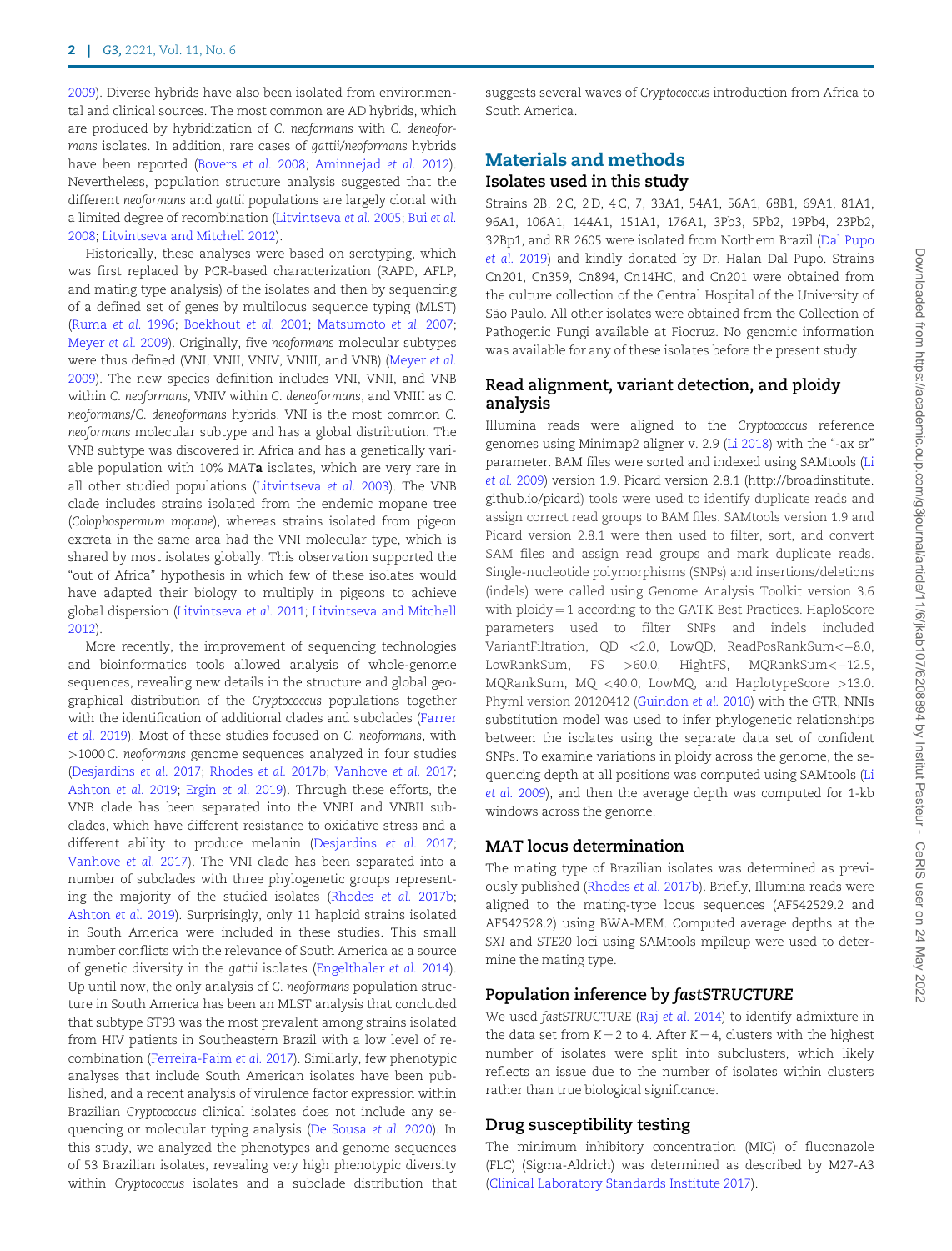## Titan cell production

Titan cell (TC) production was evaluated as described by Dambuza et al. (2018) with some modifications. The isolates were cultivated in yeast peptone dextrose (YPD) agar (1% yeast extract, 2% bacto-peptone, 2% glucose, and 2% bacto-agar) for 48 hours at 30-C. A single colony was transferred to 5 ml YNB without amino acids (Sigma Y1250) prepared according to the manufacturer's instructions plus 2% glucose. After incubation overnight at 30-C and 200 rpm,  $1 \times 10^3$  cells/ml were inoculated into 5 ml  $1 \times PBS$ (phosphate buffer solution)  $+10%$  heat-inactivated (HI) fetal calf serum (FCS) and incubated for 72 hours at 37°C, 5% CO<sub>2</sub>. We visualized the cells microscopically without any staining, and 50 cells were measured. TCs were considered body cells (without the capsule) with a diameter  $>10 \mu m$ . The experiment was repeated twice.

#### Capsule staining

Fungal cells were cultivated in YPD agar for 24 hours at room temperature. Single colonies were transferred by sterile loop to the wells of a 96-well plate, each containing  $200 \mu l$  of Roswell Park Memorial Institute (RPMI) medium at a final cell density of  $10^7$  yeast/ml. The plates were incubated for an additional 24 hours at 37°C in 5% CO $_2$  and centrifuged to separate the cells from the supernatants. The supernatants were stored for GXM analysis, and the cells were washed twice in PBS for further fixation in 4% paraformaldehyde for 1 hour at room temperature. Yeast cells were then blocked [1% bovine serum albumin (BSA) in PBS for 1 hour at 37°C] and incubated with the 18B7 anti-GXM monoclonal antibody (Casadevall et al. 1992) (mAb 18B7; 10 µg/ml for 1 hour at 37-C), a kind gift from Dr. Arturo Casadevall (Johns Hopkins University). The cells were washed and incubated with an Alexa Fluor 488-conjugated secondary antibody  $(10 \,\mu\text{g/ml}$  for 1 hour at 37°C; Invitrogen, USA). The cells were finally stained with calcofluor white (5 µg/ml for 1 hour at 37°C; Invitrogen, USA). Alternatively, the cells were counterstained with India ink for capsular visualization. The cells were visualized on a Leica TCS SP5 confocal microscope or analyzed with a FACS Canto II flow cytometer. Data were processed with the FACSDiva software, version 6.1.3.

#### Data availability

All sequence data from this study have been submitted to GenBank under the BioProject identification no. PRJNA702892. Supplementary files are available at figshare: [https://doi.org/10.](https://doi.org/10.25387/g3.14345426) [25387/g3.14345426.](https://doi.org/10.25387/g3.14345426)

## Results

#### Description of the origin of the Brazilian isolates

We selected 53 Cryptococcus Brazilian isolates, of which 12 were classified as C. gattii and 41 as C. neoformans. More than 41% ( $n = 22$ ) were environmental isolates and 36% ( $n = 19$ ) were clinical isolates. The origin of the isolate was unknown for the remaining 23% ( $n = 12$ ). Twenty-one strains were isolated from pigeon excreta in Northern Brazil (Dal Pupo et al. 2019), 28 isolates were obtained from the culture collections available at Fiocruz, and 4 were acquired from the Central Hospital of the University of São Paulo (Supplementary Table S1).

#### Genome characterization

Whole genome sequencing was performed for each of the 53 Brazilian isolates considered in this study. Between 2.7 and 10.9 million 100-nt paired-end reads were obtained and aligned to eight Cryptococcus reference genomes using Minimap2 (Li 2018) (Supplementary Table S1). Reference genomes were C. neoformans strain H99 (Janbon et al. 2014), C. deneoformans strain JEC21 (Loftus et al. 2005; Gonzalez-Hilarion et al. 2016), C. deuterogattii strain R265 (Yadav et al. 2018; Gröhs Ferrareze et al. 2021), C. gattii WM276, C. bacillisporus strains CA1280 and CA1873, C. decagattiii strain AFLP10, and C. tetragattii strain IND107 (Basenko et al. 2018). Of the 53 isolates, 40 were identified as C. neoformans with >80% of the reads aligning to the H99 genome (<40% of reads could be aligned to any other reference genome). Among the 13 remaining isolates, 8 were C. deuterogattii and 5 were C. gattii (Supplementary Table S1). Of note, we found that isolate Cg366, which was previously identified as C. gattii, is actually a C. neoformans isolate. Isolates Cn201 and Cn894, which were previously considered to be C. neoformans, were identified as C. deuterogattii isolates.

In order to determine mating type, we compared the number of reads aligned to the STE20a, STE20alpha, SXI1, and SXI2 genes of the corresponding species. These analyses revealed that all isolates were MATa, confirming the overwhelming dominance of this mating type in clinical and environmental isolates observed in most areas in the world (Desjardins et al. 2017).

The analysis of the read alignment profiles provided insight into possible large duplications or aneuploidies. All C. neoformans isolates displayed an even alignment profile. This observation together with the absence of heterozygous SNPs in our analysis suggested that these isolates are either haploid or euploid homozygotes. However, we observed duplication of the end of chromosome 1 in three isolates (Cn160, Cn161, and Cn186) (left side in Figure 1). The isolate Cn161 apparently had additional duplications within chromosome 8. Similar patterns were observed in the eight C. deuterogattii isolates, with two isolates (Cn201 and Cn894) displaying a duplication of a region located in chromosomes 8 and 13, respectively. In contrast, all five C. gattii isolates displayed an even alignment profile, suggesting that all are haploid (data are not shown).

#### Phylogenetic analyses

To obtain insight into the population structure of the Brazilian C. neoformans isolates, we constructed a phylogenetic tree including 352 isolates considered in previous studies (Desjardins et al. 2017; Rhodes et al. 2017b; Ashton et al. 2019) that encompass all VNI and VNB subclades (Supplementary Table S2). We also included 10 VNII isolates as the outgroup to root the tree (Desjardins et al. 2017; Rhodes et al. 2017b; Ashton et al. 2019). Overall, 945,565 variable positions were used to construct the tree presented in Figure 2A.

# VNB isolates

Whereas the vast majority (92.5%,  $n = 37$ ) of the C. neoformans Brazilian isolates belonged to the VNI clade, we also identified one VNB isolate of the VNBII subclade (Cn225). Two other Brazilian isolates (Cn216 and Cn14HC) appear to be associated with the VNBI and VNBII clades, respectively, but with a close-tothe-root long branch (Figure 2A). Accordingly, the number of SNPs compared to the H99 reference genome was slightly higher in these two isolates than in the other VNB isolates (Figure 2B). As previously reported, analysis of the population using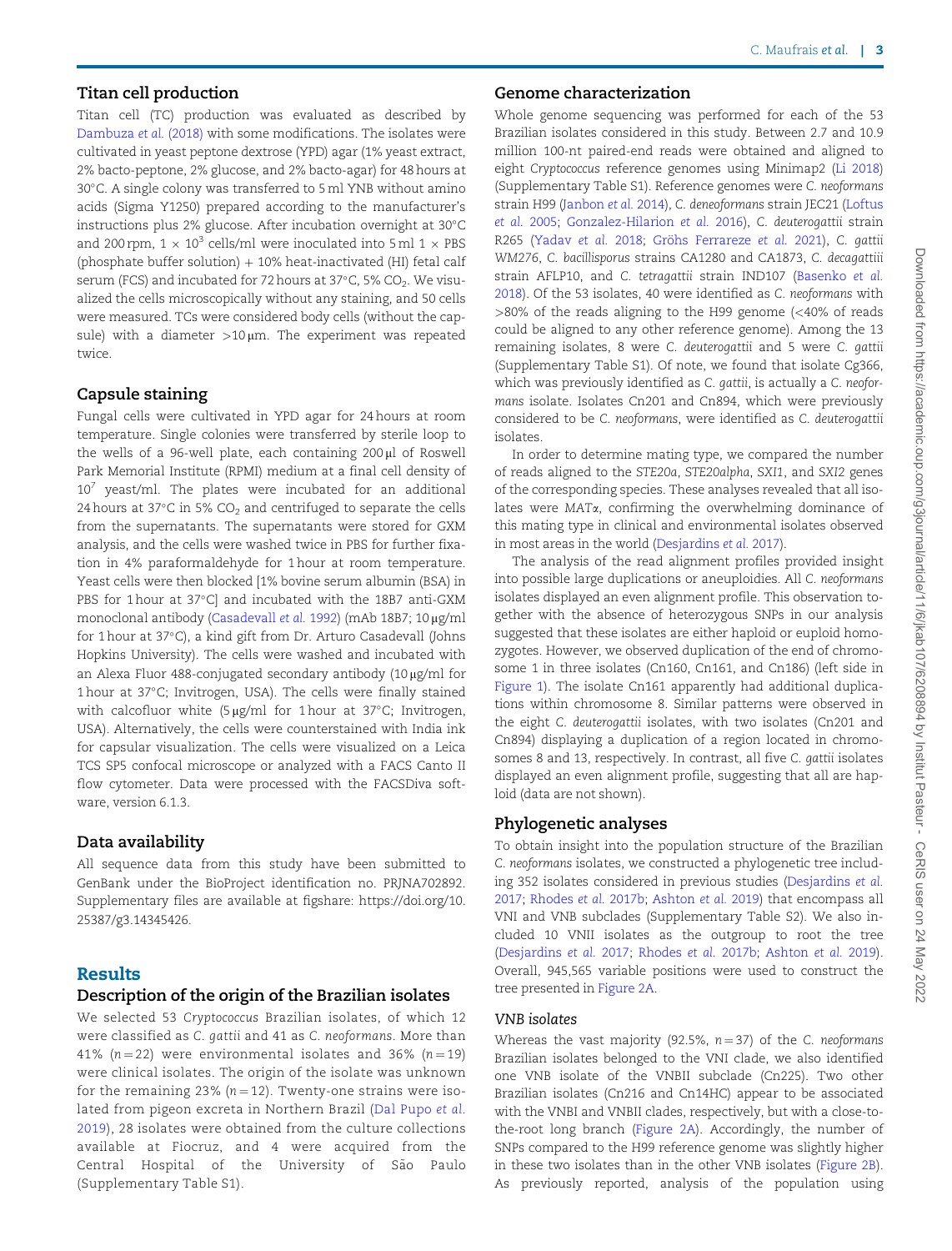

Figure 1 Large segmental duplications within the genomes of Brazilian isolates were revealed after aligning sequencing reads to the Cryptococcus reference genomes.



Figure 2 (A) Phylogenetic tree generated by iTOL v5 using C. neoformans genome sequences. The Brazilian isolates are indicated in red. The two Brazilian outlier isolates are shown. (B) Number of SNPs within the genomes of the different isolates analyzed in this study. (C) Results of the structure analysis  $(k = 4)$  suggesting VNBI and VNBII origin for the two Brazilian outlier isolates (CnH14C and Cn216, respectively).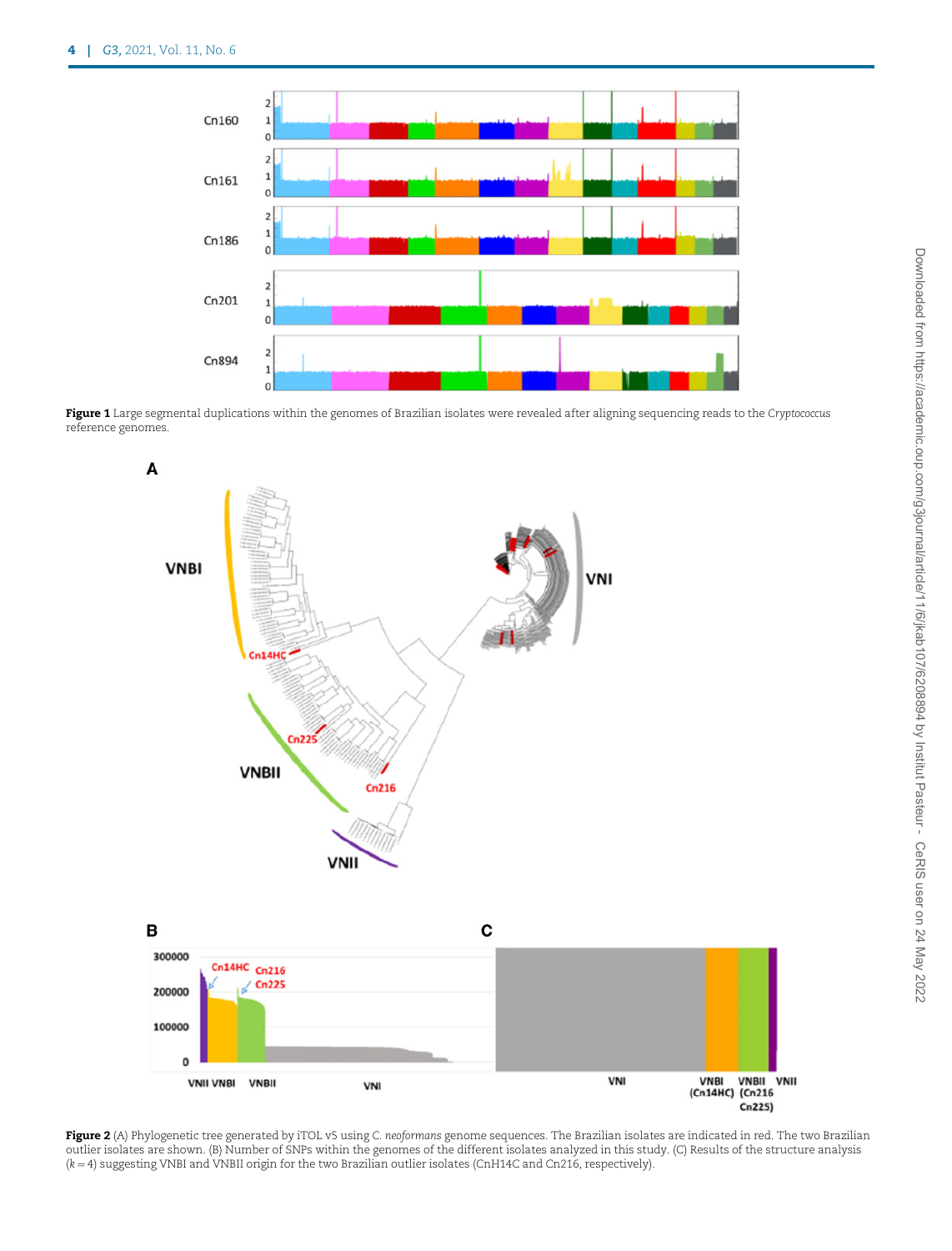fastSTRUCTURE  $(k = 4)$  (Raj et al. 2014) readily separated VNI, VNII, VNBI, and VNBII isolates (Desjardins et al. 2017) into four independent populations (Figure 2C). As expected, this analysis showed that the two Brazilian outlier isolates (Cn216 and Cn14HC) are associated with the VNBI and VNBII clades,

Because VNI/VNB and VNII/VNB hybrids have been previously reported within African isolates (Rhodes et al. 2017b), we sought to compare their phylogenetic position with the two outlier Brazilian isolates. We first redrew a phylogenetic tree including six of these isolates [the VNII/VNB isolate MW-RSA852 and four VNI/VNB isolates (Bt125, Bt131, Bt162, and Bt163)] (Supplementary Figure S1). As previously published, the African hybrid isolates are also positioned at the root of the VNB and VNII branches, respectively. We then performed principal component analysis (PCA) including this set of hybrid isolates. As previously published, this analysis readily separated isolates positioned at an intermediary position between the defined clades (Figure 3; Desjardins et al. 2017). Like most African VNI/ VNB hybrids, the Bt163 isolate was positioned between VNI and VNBII, suggesting that it is a hybrid of isolates of these two clades. Of note, the VNI/VNB isolate Bt125 has an intermediary position between the VNBI, VNBII, and VNI lineages (Figure 3).

respectively.

The two outlier Brazilian isolates are positioned between the VNBI and VNBII isolates, suggesting that they are not VNB/VNI hybrids. In agreement with the location of these isolates in the phylogenetic tree, this analysis showed that the Cn216 isolate is closer to VNBII isolates whereas the Cn14HC isolate is closer to VNBI isolates. According to these results, Cn216 and CnH14C could be either VNBI/VNBII hybrids or evolved VNBI and VNBII isolates, respectively. In order to test these two hypotheses, we first determined the position and number of SNPs specific to each clade (Figure 4, A and B). This analysis revealed that the number of clade-specific SNPs was equivalent for each clade with an even distribution along the H99 reference genome. Of note, the VNBI clade appears to have fewer clade-specific SNPs, which might be related to the previously reported loss of diversity in this lineage (Desjardins et al. 2017).



Figure 3 Principal component analysis revealing the intermediary position of the Brazilian outlier isolates. VNI/VNB and VNII/VNB hybrid isolates (Rhodes et al. 2017b) have been added to this analysis. The positions of the hybrid (black) and the two Brazilian outlier isolates (in red) are indicated.

We reasoned that we could determine the origins of the SNPs in the two outlier Brazilian isolates by comparing them with cladespecific SNPs (Figure 5). We compared the SNPs of Cn216 and Cn14HC SNPs  $(n = 213,915$  and 207,438, respectively) with the VNI-, VNII-, VNBI-, and VNBI-specific SNPs and plotted their positions in the H99 reference genome. As a control, we performed the same analysis with the VNBII Brazilian isolate Cn215 ( $n = 207,639$  SNPs).

This analysis revealed that the Brazilian outlier isolates Cn214 and Cn14HC mostly share SNPs with the VNBII- and VNBIspecific SNPs, respectively, confirming that they belong to these respective lineages. We observed an even distribution of these SNPs along the chromosomes with no sign of a recent recombination event between the VNBI and VNBII lineages. As expected, a similar result was obtained with the Brazilian VNBII isolate Cn225. In contrast, the African VNB/VNI hybrid Bt163 displays a SNP distribution common to the clade-specific SNPs, supporting a recent recombination event between a VNBII isolate and a VNI isolate and thus confirming the PCA results and previously published results (Rhodes et al. 2017b). For the Bt125 isolate, the SNP pattern was more complex than previously published, suggesting a triple VNBI/VNBII/VNI origin for this isolate, in agreement with the intermediary position of this isolate observed by PCA (Figure 3). Overall, these analyses suggest that the Cn214 and CnH14C isolates belong to the VNBII and VNBI clades, respectively, with no sign of recombination with another clade. Yet, the number of the SNPs unique to these two isolates  $(n = 37,236)$  in Cn216 and  $n = 26,925$  in CnH14C) is much higher than in the VNBII Brazilian isolate Cn225 ( $n = 4788$ ) and in the two VNI/VNB African hybrids  $(n = 7485$  in Bt125 and  $n = 3511$  in Bt163) (Figure 4A). These isolate-specific SNPs are evenly distributed along the H99 reference genome (Figure 4B). This SNP pattern may be due to an ancient separation of these isolates from most other isolates of their respective clades or a recent but rapid evolution of their genome sequences due to an increased mutation rate.

In order to test these hypotheses, we compared the mutation rates in both Cn216 and Cn14HC by observing the appearance of spontaneous 5-fluorouracil (FU)-resistant colonies in fluctuation assays (Boyce et al. 2017; Billmyre et al. 2020). We included the reference strain KN99a and the Brazilian VNBII isolate Cn225 as controls. The mutation rate of Cn14HC was higher than those of Cn225 and KN99a (Figure 6). In contrast, the mutation rate in Cn216 was not significantly different from that of Cn225 (VNBII). Similar results were obtained when 5-FOA selection was used (Supplementary Figure S2).

Isolates with mutations in the mismatch repair pathway associated with a mutator phenotype have been observed both in C. deuterogattii (Billmyre et al. 2017) and C. neoformans clinical isolates (Boyce et al. 2017; Rhodes et al. 2017a). Although experimental in vitro analyses suggested that only MSH2, MLH1, and PMS1 play a major role in regulating the mutation rate in C. neoformans (Boyce et al. 2017), recurrent isolate evolution analysis suggested that MSH5 and RAD5 could also influence isolate evolution in patients (Rhodes et al. 2017a). Given that we did not identify Cn14HC nonsense mutations, we looked at the Cn14HC-specific SNPs responsible for nonconservative mutations in these mismatch repair genes. Interestingly, two of these genes contain mutations specific to Cn14HC: PMS1 (CNAG\_07955) encodes a protein with a S483P mutation and RAD5 (CNAG\_04733) encodes a protein with a P332S mutation. These SNPs were not present in any of the other 391 isolates considered in this study. In contrast, we did not identify specific SNPs responsible for a change in any of these proteins in Cn216 or Cn225.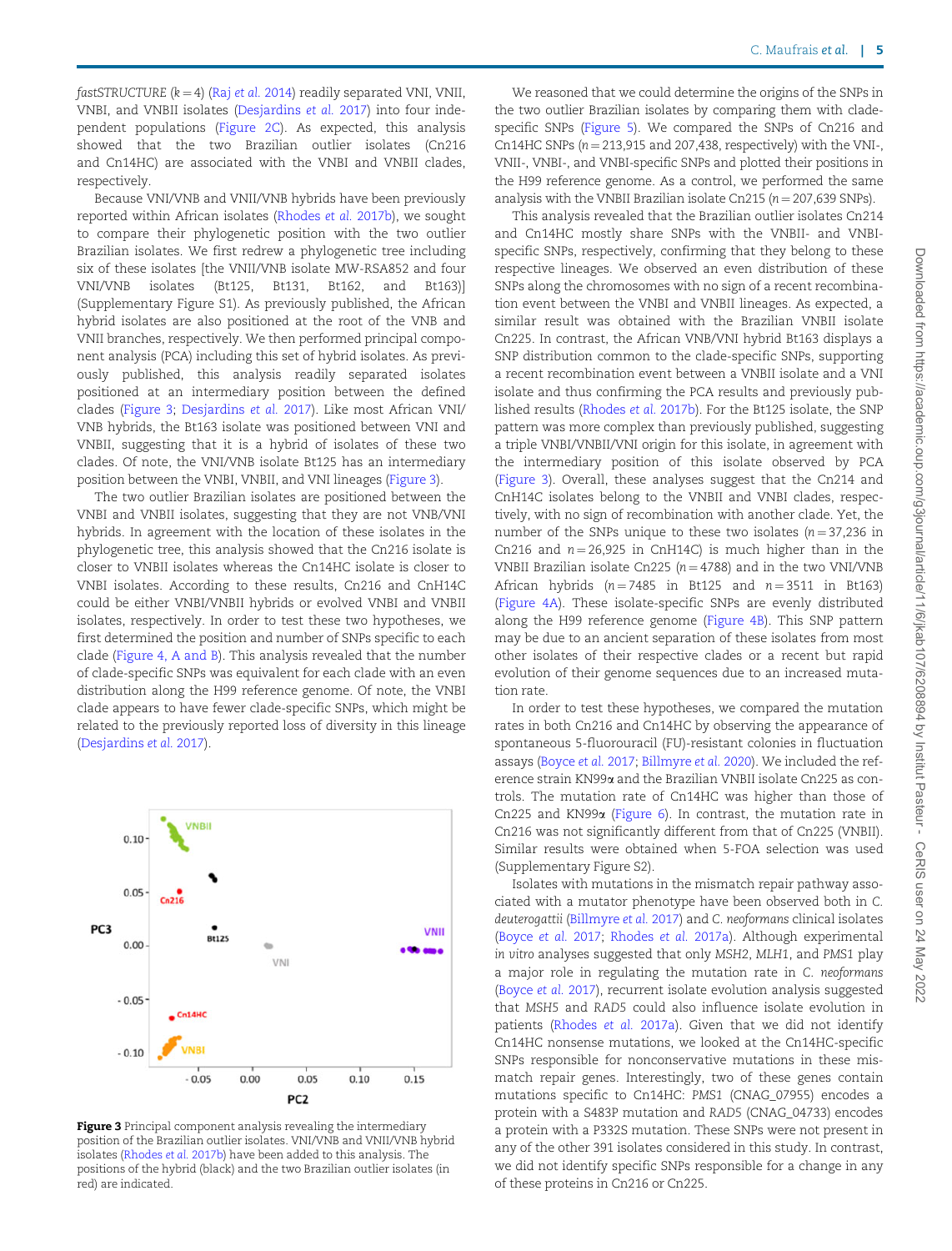

Figure 4 (A) Number of specific SNPs in each clade and the two Brazilian outlier isolates (Cn216 and Cn14HC). The Brazilian VNBII isolate Cn225 and the hybrid isolates Bt125 and Bt163 (Rhodes et al. 2017b) were used as controls. (B) Density and position of the clade-specific SNPs in the H99 reference genome. The results obtained with chromosome 14 are presented.



Figure 5 Origin of the SNPs in the Brazilian outlier isolates (Cn216 and Cn14HC). Positions of the SNPs shared between the clade-specific SNPs were identified and plotted on each chromosome. Chromosome 14 is presented as an example. Results obtained with the Brazilian VNBII Cn225 isolate and the African VNB/VNI hybrid isolates Bt125 and Bt163 (Rhodes et al. 2017b) are shown as controls.

Overall, our results suggest that CnH14C possesses a mutator phenotype associated with specific mutations in two mismatch repair genes. Of course, more experiments are needed to formally establish a causal relationship between this genotype and this phenotype. Nevertheless, the mutator phenotype of CnH14C has resulted in its rapid evolution, and could explain its position in the phylogenic tree. In contrast, Cn216 might be the result of a long evolution independent of the African VNBII isolate due to an ancient geographical separation.

# VNI isolates

As stated above, nearly all C. neoformans isolates in this collection belong to the VNI clade, mostly within the VNIa subclade. Only two isolates were identified as VNIb and none were identified as VNIc. Interestingly, the second major lineage within the VNIa Brazilian isolates was VNIa\_Y, encompassing 27.5%  $(n = 10)$  of isolates. All of these strains were isolated from pigeon droppings in Northern Brazil. These are the first VNIa\_Y strains isolated

outside of Africa; previous strains, all of which originated in the environment, were isolated in Botswana, Malawi, and Uganda (Ashton et al. 2019). The population structure of the Brazilian VNIa isolates resembles that of the African isolates. Approximately 45% of the VNIa isolates are of the VNIa\_93 lineage, similar to previous observations in Ugandan isolates (Ashton et al. 2019). Similar to previous reports for African countries, only 2 of the Brazilian isolates were of the VNIa\_5 subclass and no VNIa\_4 isolates were identified, confirming that these two subclasses are specifically enriched within Southeast Asia isolates (Ashton et al. 2019).

Phylogenetic trees constructed using only the VNIa subclades revealed a clear geographical clustering of the isolates (Figure 7), suggesting that the current subclade organization of C. neoformans isolates predates the dissemination into South America. However, the existence of unclustered VNI-93 Brazilian isolates suggests multiple intercontinental isolate transfers.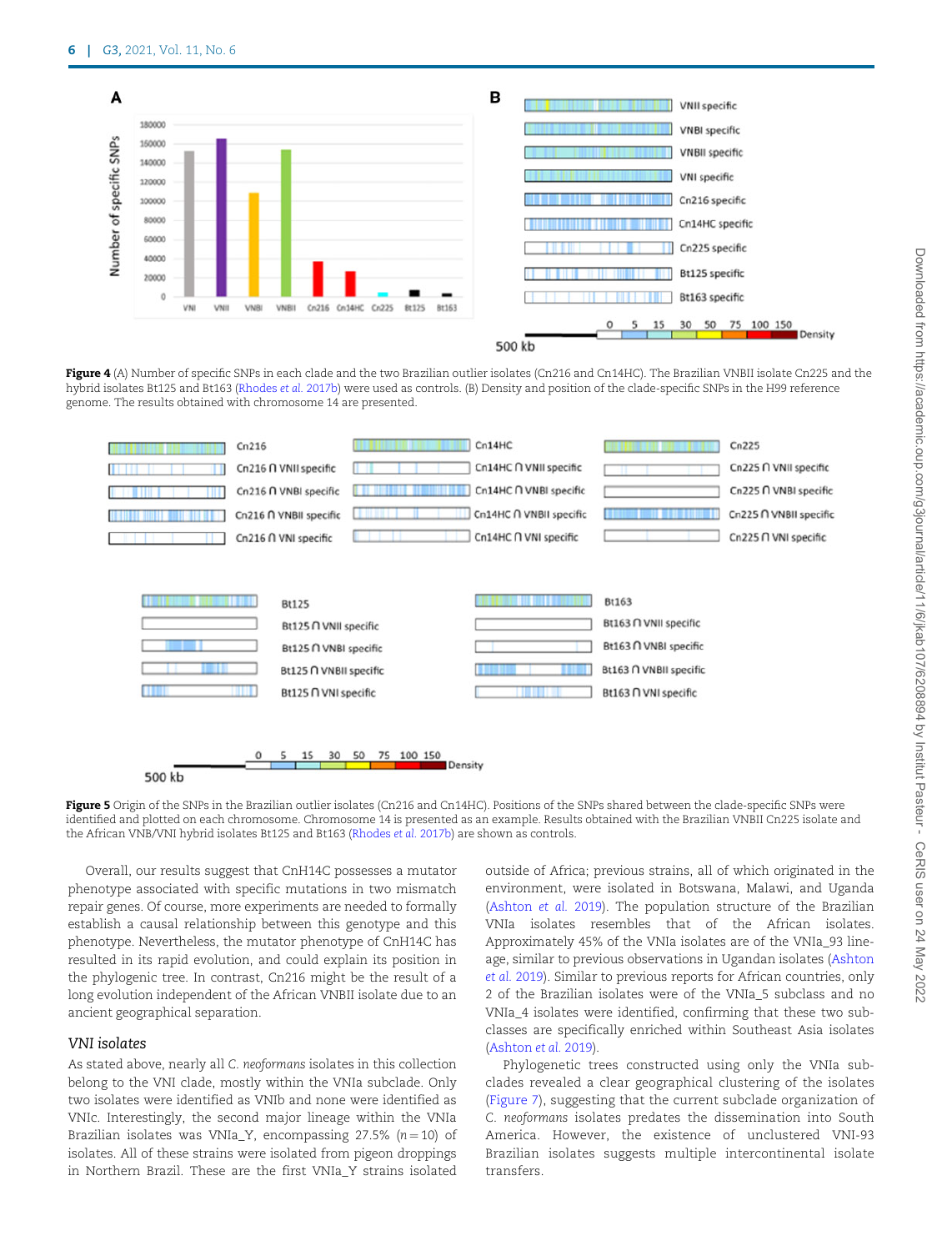

Figure 6 CnH14C displays an elevated mutation rate. (A) Spontaneous 5-FU-resistant colonies in a standard wild type (KN99a) isolate and three Brazilian isolates (Cn216, Cn225, and CnH14C). (B) Quantitative assessment of mutation rates in the four strains using fluctuation analysis of the spontaneous resistance to 5-FU. The Lea-Coulson method of the median was used to estimate the number of mutations from the observed values of mutants from 10 independent, parallel cultures (Foster 2006; Gillet-Markowska et al. 2015). Error bars indicate 95% confidence intervals.



Figure 7 Phylogenetic trees of the VNIa subclades as visualized by ITOL revealed geographic clustering. The Brazilian, African, and South Asian isolates are labeled in red, blue, and yellow, respectively. The Indian isolates are labeled in purple.

#### Phenotypic analyses

We next characterized the Brazilian isolates at a phenotypic level. We focused our analysis on virulence-associated phenotypes and drug resistance. All isolates grew well at 30°C, and only C. gattii isolate Cg187 and C. neoformans VNIa\_Y isolate 3Pb3 exhibited a growth defect at 37°C (Supplementary Figure S3). Similarly, most of these Cryptococcus isolates demonstrated a low MIC for fluconazole (Supplementary Table S3), with a MIC<sub>50</sub> of  $2 \mu g/ml$  and MIC<sub>90</sub> of 8 µg/ml. The clinical isolate Cn191 (VNIa\_93) and the environmental isolate 151A1 (VNIa\_Y) showed the highest MIC values  $(8.0 \,\mu\text{g/ml})$ .

Capsule formation and exportation of GXM, a major capsular antigen, are essential for Cryptococcus virulence. We analyzed multiple aspects of capsule formation in Brazilian isolates, including capsular morphology, serological reactivity, and extracellular concentration of GXM. Capsule morphology was examined by fluorescence microscopy after incubation of the cells with an antibody to GXM for capsule visualization and calcofluor white for cell wall staining. Alternatively, the capsule was counterstained with India ink for visualization of the capsule by light microscopy. This analysis revealed formidable heterogeneity at morphological and serological levels (Figure 8).

On the basis of the visual perception that antibody recognition of the capsule was variable, we measured the indices of fluorescence intensity after incubation of each isolate with the GXM-binding antibody by flow cytometry (Figure 8B). Using the standard isolates H99 and R265 as reference strains, this analysis confirmed both highly reactive isolates and poorly reactive isolates, supporting the notion that surface GXM is highly diverse in Cryptococcus. Although C. gattii and C. deuterogattii isolates were predominantly less capsulated than C. neoformans (student t-test P-value  $< 0.05$ ), we did not observe any statistical difference between the C. neoformans subclades.

We also analyzed the concentration of polysaccharide in culture supernatants of each isolate (Supplementary Figure S4). Detection of extracellular and surface-associated GXM showed an apparent correlation, as suggested by the statistical analysis (Supplementary Figure S4), supporting the notion that cryptococcal isolates are highly variable in their ability to form GXM-containing capsules and to export polysaccharide.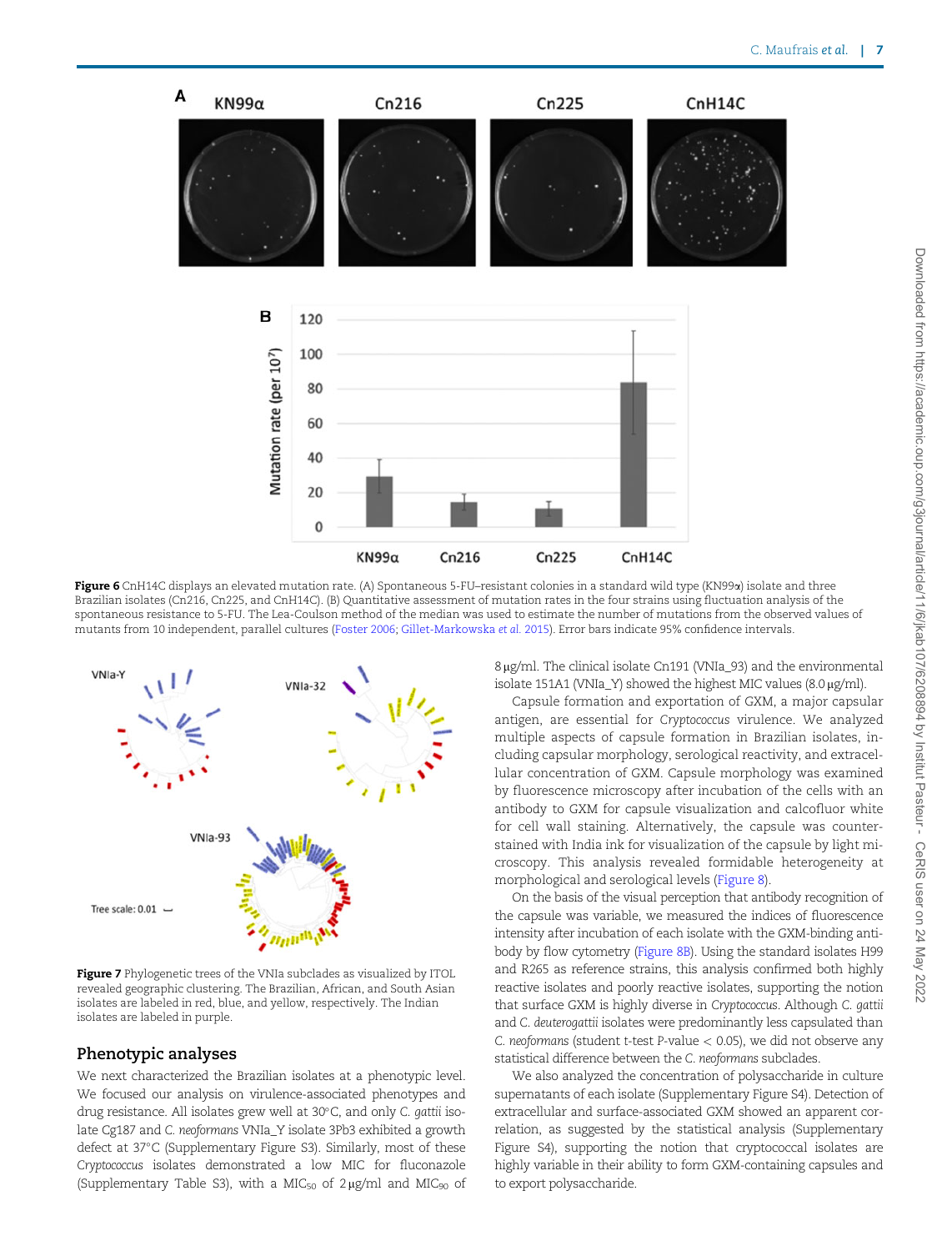

Figure 8 (A) Microscopic analysis of the cell surface of the Brazilian isolates. R265 and H99 are standard cryptococcal isolates that were used as a reference in this assay. For each isolate, fluorescence panels are shown on the left and India ink counterstaining is shown on the right. Red fluorescence indicates capsule staining with the mAb 18B7 antibody and blue fluorescence represents cell wall staining. Images are illustrative of two independent analyses that produced similar results. Corresponding data for the Northern Brazil isolates have been previously published (Dal Pupo et al. 2019). (B) Flow cytometry analysis of the cryptococcal isolates after capsule staining with mAb 18B7. At least 5000 cells were analyzed for each isolate. Results are presented as average values of fluorescence intensity and are illustrative of two independent analyses producing similar results. R265 and H99 are standard cryptococcal isolates that were used as a reference in this assay. Data for the Northern Brazil isolates were obtained from Dal Pupo et al. (2019).

We also examined melanin production on L-Dopa medium. We observed a variable phenotype among the Brazilian isolates, with C. gattii and C. deuterogattii isolates displaying lower melanin production (Figure 9). There was no obvious correlation between melanin production among subclades, although strains isolated from bird droppings appear to produce more melanin than other environmental or clinical isolates.

Lastly, we examined the production of TCs. Cryptococcus neoformans and C. gattii cells can undergo an unusual transition in the host lung from the typical size of 5 to 7  $\mu$ m to between 10  $\mu$ m and  $100 \,\mu$ m, a phenomenon known as titanization. TCs are known to be highly polyploid (Zaragoza and Nielsen 2013). TCs can also be induced in vitro using three different approaches (Dambuza et al. 2018; Hommel et al. 2018; Trevijano-Contador et al. 2018). Here, we followed the protocol described by Dambuza et al. (2018) to study whether Brazilian Cryptococcus isolates produce TCs. In our study, C. neoformans H99 formed nearly 17% TCs, aligning with previously published findings (Dambuza et al. 2018). Approximately 49% of Brazilian Cryptococcus isolates produced TCs (defined here as cells with a size  $>10 \mu m$ ) (Figure 10, Supplementary Table S4). Around 24% of Brazilian Cryptococcus isolates generated more TCs than C. neoformans H99 (Figure 10, Supplementary Table S4). Interestingly, and in contrast to a previous study using the same protocol, all Brazilian C. gattii and C. deuterogattii isolates tested formed TCs (Figure 10, Supplementary Table S4). The highest percentage of TCs (97.33%) was produced by C. deuterogattii isolate Cn894 (Figure 10, Supplementary Table S4).

In order to address whether cells that formed more TCs than H99 are naturally larger, we compared the size of these cells before and after the titanization induction. The mean size of the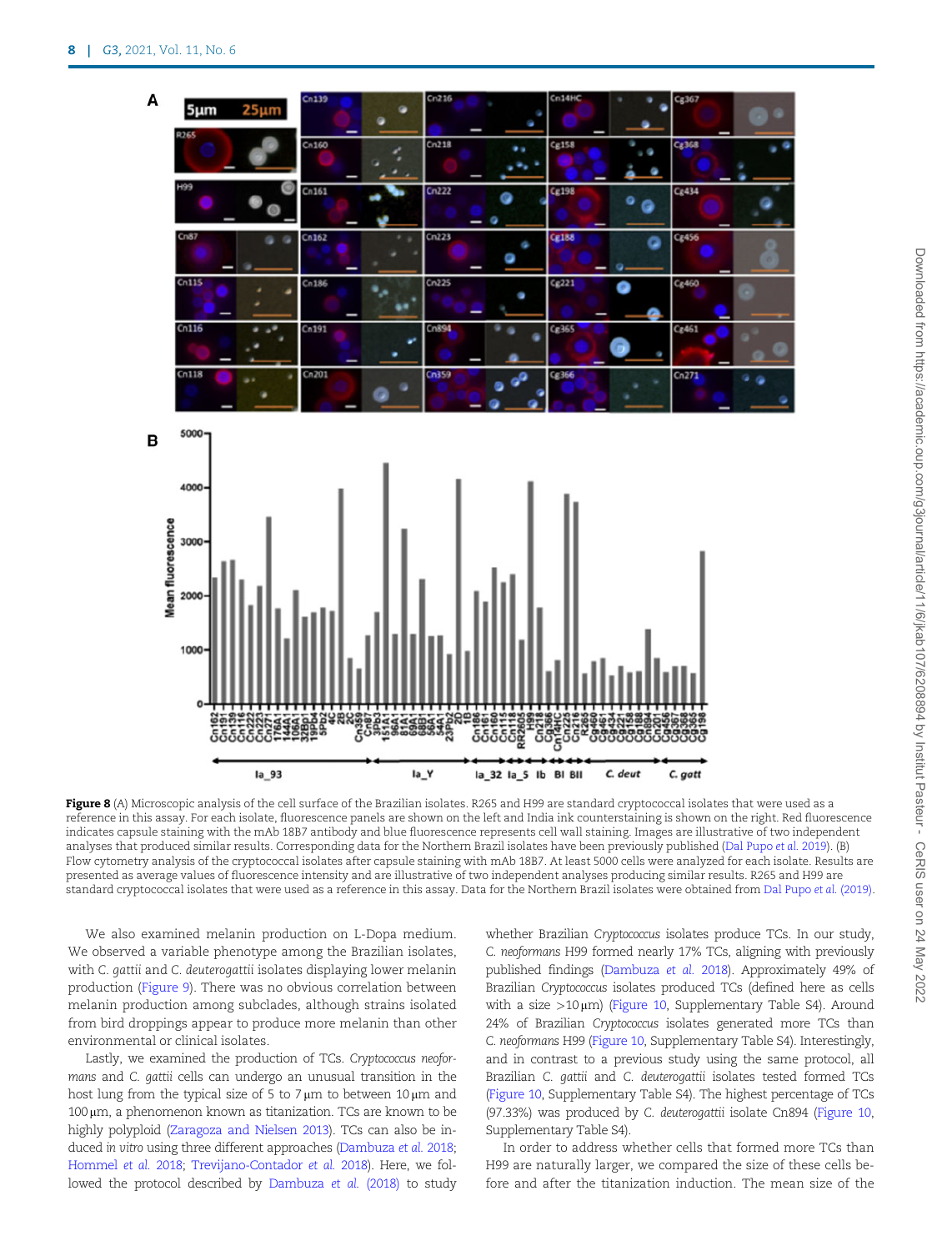

Figure 9 Melanin production of Brazilian isolates as estimated on L-Dopa medium after 72 hours of incubation. Strains isolated from bird droppings are indicated by a yellow box.



Figure 10 Titanization of Cryptococcus Brazilian isolates (A) Typical examples of the results obtained after TC-induction. (B) Cell diameter after titanization induction in Brazilian isolates. Cryptococcus isolates were subjected to TC induction in PBS-HI-FCS. Cells with a diameter >10 µm were considered to be TCs. ND, not determined.

cells of Brazilian Cryptococcus isolates varied between 4.18 and  $5.70 \,\mu m$  before and 6.85 to 14.19  $\mu m$  after cultivation in TC-inducing conditions, proving that the titanization induction was responsible for the increase in cell size (Supplementary Table S5). We did not observe any link between subclade and the ability of the corresponding isolate to undergo this phenotypic change.

Overall, this analysis revealed spectacular phenotypic variability within the Brazilian isolates, although no association was detected between one clade and any of these phenotypic traits.

# **Discussion**

Population genomics studies have resulted in a model in which clonal reproduction has shaped the global population structure

of C. neoformans isolates, which are mostly of the VNI clade and the MAT $\alpha$  sexual type (Cuomo et al. 2018). These genome sequence analyses have also identified several VNI subclades with specific geographical distribution (Ashton et al. 2019). Currently, little is known about Cryptococcus species diversity in South America because only a few isolates have been sequenced (Rhodes et al. 2017b). In this study, we analyzed the largest South American genome collection studied to date. As expected, most of the Brazilian isolates belonged to the VNI clade. Our analysis revealed that the VNI Brazilian C. neoformans population shares many features with the African population. For instance, VNI\_Y isolates that were previously reported only in Africa were also prominent within this set of South American isolates. As in Africa, Brazilian VNIa\_5 isolates were rare; in contrast, VNIa\_5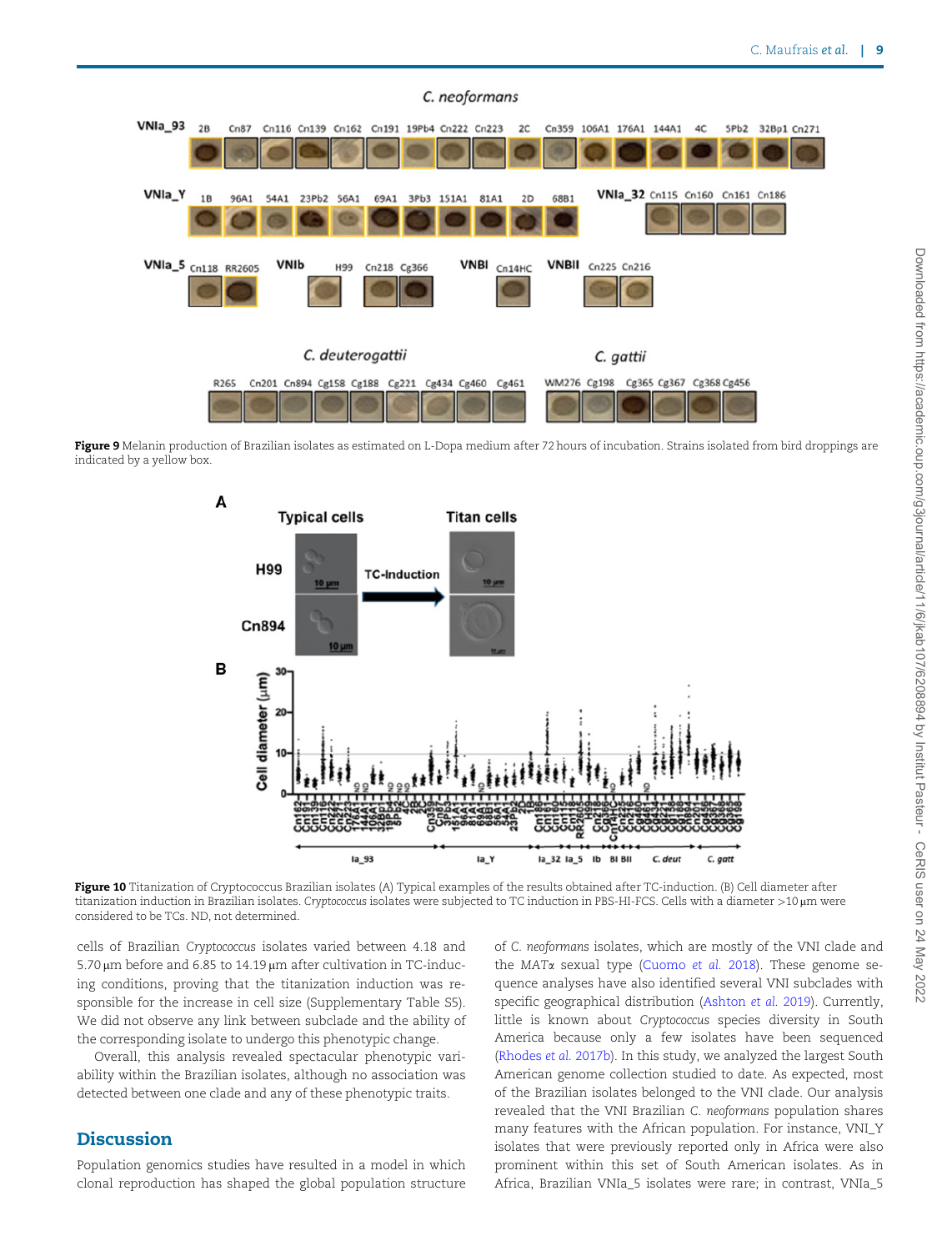isolates represent one of the largest subclades within Asian isolates (Ashton et al. 2019). Actually, in most regards, the C. neoformans Brazilian population structure is very different from the Asian one described by Ashton et al. (2019). A detailed analysis of the different VNIa subclade population structures further supported the hypothesis of repeated and privileged exchanges from African to South American isolates. Thus, South American isolates do not form an independent clade or subclade but rather are scattered within nearly all global subclades, indicating repeated transport. Although we observed a perfect clustering of Brazilian isolates within the VNIa\_Y and VNIa\_32 subclades possibly from an ancient importation followed by independent evolution of the ancestral isolate—some VNIa-93 isolates clustered with the other global isolates, suggesting independent and possibly more recent importations. Of course, because, all these unclustered VNI-93 Brazilian strains are clinical isolates, we cannot completely exclude the hypothesis that these patients had traveled to Africa, and had been infected there, before developing a cryptococcosis in Brazil as previously described in some rare cases (Garcia-Hermoso et al. 1999).

A similar pattern was observed with the VNB isolates. Two of the Brazilian isolates were positioned close to the roots of the VNB branches, as previously observed for two sequenced Brazilian isolates (Rhodes et al. 2017b). However, the third isolate clustered within the other VNB African isolates, suggesting a more recent intercontinental exchange. In that case, it is important to note that this last strain has been isolated in the environment.

In 2017, Casadevall and colleagues suggested that the separation of C. neoformans complex species and C. gattii complex species occurred in the middle of the Cretaceous period (Casadevall et al. 2017). This geological period was marked by the breakup of the supercontinent west Gondawa which encompassed Africa and South America. This modern continent formation ended much before the global dispersion of major Cryptococcus spreader birds (Prum et al. 2015) which occurred 40  $\times$  10<sup>6</sup> years after the end of the Cretaceous period. Although our data cannot reliably date the separation between the C. neoformans subclades, the similar structure of the African and South American population suggests an African origin for every C. neoformans isolates. In this model, the transport of C. neoformans from Africa to South America started only with birds migrations 25  $\times$  10<sup>6</sup> years ago and continued until today.

This study also exemplified the impact of rapidly evolving isolates on the C. neoformans population structure. Mutator phenotypes have already been observed in natural C. neoformans and C. gattii isolates and have been shown to impact the dynamics of isolate evolution, phenotypic diversity, and drug resistance (Billmyre et al. 2017; 2020). A msh2-associated mutator phenotype was also observed in a subset of C. deuterogattii Pacific Northwest outbreak isolates, named VGIIa-like (Kidd et al. 2004; Billmyre et al. 2014, 2017). Here, the VNBI isolate CnH14C displayed a mutator phenotype, albeit less pronounced than the previously described C. neoformans msh2 $\Delta$ , mlh1 $\Delta$ , and pms1 $\Delta$  mutant strains (Boyce et al. 2017). Accordingly, we did not identify nonsense mutations in any of these genes in the CnH14C isolate. However, PMS1- and RAD5-specific alleles in CnH14C might suggest a causal relationship. In fact, RAD5 has been recently identified as regulating mutation rates in a quantitative trait locus analysis in S. cerevisiae (Gou et al. 2019), and a specific RAD5 mutation has also been identified in a rapidly evolved C. neoformans recurrent clinical isolate (Rhodes et al. 2017a).

However, in contrast to what has been observed in some African isolates, we did not identify any hybrid isolates within this collection of Brazilian isolates. As previously reported (Matsumoto et al. 2007; Andrade-Silva et al. 2018), none of these isolates were MATa. Nevertheless, our model of multiple intercontinental transport of African isolates to South America and the proportion of MATa isolate within the VNB isolates in Africa (Litvintseva et al. 2007; 2011; Litvintseva and Mitchell 2012) predict that additional sampling will probably identify such isolates.

MLST and genome sequence analysis identified South America, and in particular Brazil, as the major source of the global genetic diversity of the C. gattii complex, especially within the VGII and VGIII lineages (Hagen et al. 2013; Billmyre et al. 2014; Souto et al. 2016; Barcellos et al. 2018; Vilas-Bôas et al. 2020). This is associated with great phenotypic diversity within the Brazilian isolates (Silva et al. 2012; Barcellos et al. 2018). Similarly, genotypic and phenotypic analyses of Brazilian C. neoformans isolates, including the analysis in this study, have revealed great diversity within South American isolates (Ferreira-Paim et al. 2017; Andrade-Silva et al. 2018; Dal Pupo et al. 2019; De Sousa et al. 2020). Nevertheless, our data suggest that Brazil is probably not an important source of global diversity of C. neoformans isolates. Rather, our findings support the model in which this diversity is mostly imported from Africa through repeated intercontinental transport of C. neoformans isolates to South America.

Our studies continue the investigation of Cryptococcus species global diversity and emphasize the importance of understanding the evolution of fungal pathogens. Further studies with additional isolates from Brazil and other countries in South America will help us to clarify many aspects of the population genetics of this important fungal pathogen.

# Acknowledgments

M.L.R. is currently on leave from the position of associate professor at the Microbiology Institute of the Federal University of Rio de Janeiro, Brazil.

# Funding

M.L.R., G.J., and G.H.G. were supported by a Tripartite USP-Fiocruz-Pasteur grant. FCGR was financed in part by a scholarship from the Coordenação de Aperfeicoamento de Pessoal de Nível Superior (CAPES, Brazil, Finance Code 001). This work in the Janbon lab was supported in part by an Infect-ERA grant (project Cryptoview).

Conflicts of interest: None declared.

# Literature cited

- Alanio A. 2020. Dormancy in Cryptococcus neoformans: 60 years of accumulating evidence. J Clin Invest. 130:3353–3360.
- Aminnejad M, Diaz M, Arabatzis M, Castaneda E, Lazera M, et al. 2012. Identification of novel hybrids between Cryptococcus neoformans var. grubii VNI and Cryptococcus gattii VGII. Mycopathologia. 173:337–346.
- Andrade-Silva LE, Ferreira-Paim K, Ferreira TB, Vilas-Boas A, Mora DJ, et al. 2018. Genotypic analysis of clinical and environmental Cryptococcus neoformans isolates from Brazil reveals the presence of VNB isolates and a correlation with biological factors. PLoS One. 13:e0193237.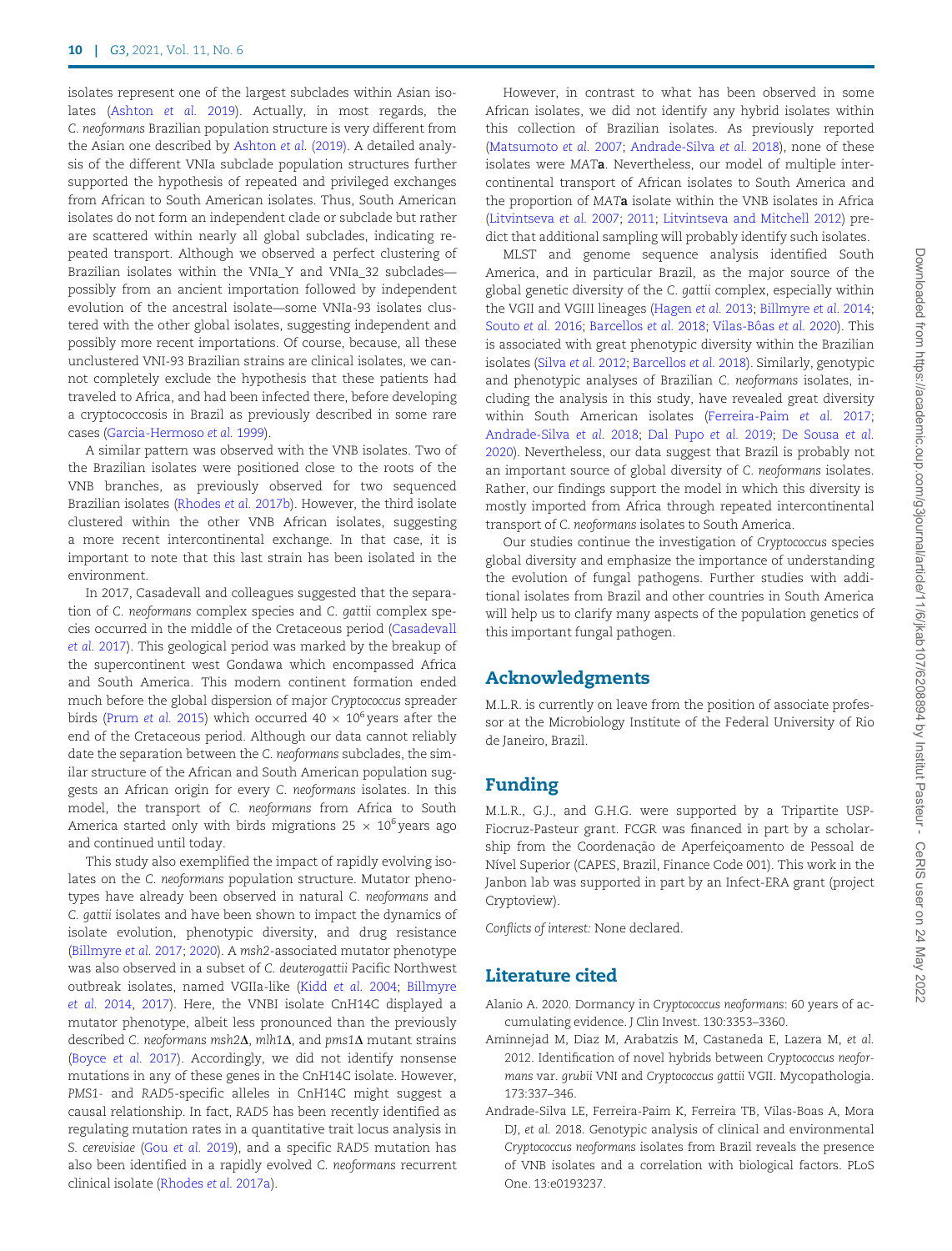- Ashton PM, Thanh LT, Trieu PH, Van Anh D, Trinh NM, et al. 2019. Three phylogenetic groups have driven the recent population expansion of Cryptococcus neoformans. Nat Commun. 10:2035.
- Barcellos VA, Martins LMS, Fontes ACL, Reuwsaat JCV, Squizani ED, et al. 2018. Genotypic and phenotypic diversity of Cryptococcus gattii VGII Clinical isolates and its impact on virulence. Front Microbiol. 9:132–132.
- Basenko EY, Pulman JA, Shanmugasundram A, Harb OS, Crouch K, et al. 2018. FungiDB: an integrated bioinformatic resource for fungi and oomycetes. J Fungi (Basel). 4:39.
- Billmyre RB, Applen Clancey S, Li LX, Doering TL, Heitman J. 2020. 5-fluorocytosine resistance is associated with hypermutation and alterations in capsule biosynthesis in Cryptococcus. Nat Commun. 11:127. [10.1038/s41467-019-13890-z]
- Billmyre RB, Clancey SA, and, Heitman J. 2017. Natural mismatch repair mutations mediate phenotypic diversity and drug resistance in Cryptococcus deuterogattii. eLife. 6:e28802.
- Billmyre RB, Croll D, Li W, Mieczkowski P, Carter DA, et al. 2014. Highly recombinant VGII Cryptococcus gattii population develops clonal outbreak clusters through both sexual macroevolution and asexual microevolution. mBio. 5:e01494-14.
- Boekhout T, Theelen B, Diaz M, Fell JW, Hop WCJ, et al. 2001. Hybrid genotypes in the pathogenic yeast Cryptococcus neoformans. Microbiology (Reading). 147:891–907.
- Bovers M, Hagen F, Kuramae EE, Hoogveld HL, Dromer F, et al. 2008. AIDS patient death caused by novel Cryptococcus neoformans x C. gattii hybrid. Emerg Infect Dis. 14:1105–1108.
- Boyce KJ, Wang Y, Verma S, Shakya VPS, Xue C, et al. 2017. Mismatch repair of DNA replication errors contributes to microevolution in the pathogenic fungus Cryptococcus neoformans. mBio. 8: e00595-17.
- Bui T, Lin X, Malik R, Heitman J, Carter D. 2008. Isolates from Cryptococcus neoformans from infected animals reveal genetics exchange in unisexual, a mating type population. Eukaryot Cell. 7: 1771–1780.
- Casadevall A, Freij JB, Hann-Soden C, and, Taylor J. 2017. Continental drift and speciation of the Cryptococcus neoformans and Cryptococcus gattii species complexes. mSphere. 2:e00103-17.
- Casadevall A, Mukherjee J, Devi SJN, Schneerson R, Robbins JB, et al. 1992. Antibodies elicited by a Cryptococcus neoformans-tetanus toxoid conjugate vaccine have the same specificity as those elicited in infection. J Infect Dis. 165:1086–1093.
- Clinical Laboratory Standards Institute. 2017. Reference method for broth dilution antifungal susceptibility testing of yeasts; approved standard, document. Document M27-A3 in National Committee for Clinical Laboratory Standards.
- Cuomo CA, Rhodes J, Desjardins CA. 2018. Advances in Cryptococcus genomics: insights into the evolution of pathogenesis. Mem Inst Oswaldo Cruz. 113:e170473
- Dal Pupo HD, Sena BAG, Reis FCG, Machado L, Fortes ST, et al. 2019. Polysaccharide diversity in VNI isolates of Cryptococcus neoformans from Roraima, Northern Brazil. Fungal Biol. 123:699–708.
- Dambuza IM, Drake T, Chapuis A, Zhou X, Correia J, et al. 2018. The Cryptococcus neoformans Titan cell is an inducible and regulated morphotype underlying pathogenesis. PLoS Pathog. 14:e1006978.
- Desjardins CA, Giamberardino C, Sykes SM, Yu C-H, Tenor JL, et al. 2017. Population genomics and the evolution of virulence in the fungal pathogen Cryptococcus neoformans. Genome Res. 27: 1207–1219.
- de Sousa HR, de Oliveira GP, de Oliveira Frazao S, de Melo Gorgonha ~ KC, Rosa CP, et al. 2020. Faster Cryptococcus melanization increases virulence in experimental and human cryptococcosis. bioRxiv. 2020.2007.2029.222794.
- Engelthaler DM, Hicks ND, Gillece JD, Roe CC, Schupp JM, et al. 2014. Cryptococcus gattii in North American Pacific Northwest: whole- population genome analysis provides insights into species evolution and dispersal. mBio. 5:e01464-14.
- Ergin Ç, Şengül M, Aksoy L, Döğen A, Sun S, et al. 2019. Cryptococcus neoformans recovered from olive trees (Olea europaea) in Turkey reveal allopatry with African and South American lineages. Front Cell Infect Microbiol. 9:384.
- Farrer RA, Chang M, Davis MJ, van Dorp L, Yang D-H, et al. 2019. A new lineage of Cryptococcus gattii (VGV) discovered in the central Zambezian Miombo Woodlands. mBio. 10:e02306-19.
- Ferreira-Paim K, Andrade-Silva L, Fonseca FM, Ferreira TB, Mora DJ, et al. 2017. MLST-based population genetic analysis in a global context reveals clonality amongst Cryptococcus neoformans var. grubii VNI isolates from HIV patients in Southeastern Brazil. PLoS Negl Trop Dis. 11:e0005223.
- Foster PL. 2006. Methods for determining spontaneous mutation rates. Methods Enzymol. 409:195–213.
- Garcia-Hermoso D, Janbon G, Dromer F. 1999. Epidemiological evidence for dormant Cryptococcus neoformans infection. J Clin Microbiol. 37:3204–3209.
- Gillet-Markowska A, Louvel G, Fischer G. 2015. bz-rates: a web tool to estimate mutation rates from fluctuation analysis. G3 (Bethesda). 5:2323–2327.
- Gonzalez-Hilarion S, Paulet D, Lee K-T, Hon C-C, Lechat P, et al. 2016. Intron retention-dependent gene regulation in Cryptococcus neoformans. Sci Rep. 6:32252.[10.1038/srep32252]
- Gou L, Bloom JS, Kruglyak L. 2019. The genetic basis of mutation rate variation in yeast. Genetics. 211:731–740.
- Gröhs Ferrareze PA, Maufrais C, Silva Araujo Streit R, Priest SJ, Cuomo CA, et al. 2021. Application of an optimized annotation pipeline to the Cryptococcus deuterogattii genome reveals dynamic primary metabolic gene clusters and genomic impact of RNAi loss. G3 (Bethesda). 11:jkaa070.[10.1093/g3journal/jkaa070]
- Guindon S, Dufayard J-F, Lefort V, Anisimova M, Hordijk W, et al. 2010. New algorithms and methods to estimate maximum-likelihood phylogenies: assessing the performance of PhyML 3.0. Syst Biol. 59:307–321.
- Hagen F, Ceresini PC, Polacheck I, Ma H, Nieuwerburgh F. V, et al. 2013. Ancient dispersal of the human fungal pathogen Cryptococcus gattii from the Amazon rainforest. PLoS One. 8: e71148.
- Hagen F, Khayhan K, Theelen B, Kolecka A, Polacheck I, et al. 2015. Recognition of seven species in the Cryptococcus gattii/Cryptococcus neoformans species complex. Fungal Genet Biol. 78:16–48.
- Hommel B, Mukaremera L, Cordero RJB, Coelho C, Desjardins CA, et al. 2018. Titan cells formation in Cryptococcus neoformans is finely tuned by environmental conditions and modulated by positive and negative genetic regulators. PLoS Pathog. 14:e1006982.
- Janbon G, Ormerod KL, Paulet D, Byrnes EJ, Yadav V, et al. 2014. Analysis of the genome and transcriptome of Cryptococcus neoformans var. grubii reveals complex RNA expression and microevolution leading to virulence attenuation. PLoS Genet. 10:e1004261.
- Janbon G, Quintin J, Lanternier F, d'Enfert C. 2019. Studying fungal pathogens of humans and fungal infections: fungal diversity and diversity of approaches. Genes Immun. 20:403–414.
- Johnston SA, Voelz K, May RC. 2016. Cryptococcus neoformans thermotolerance to avian body temperature is sufficient for extracellular growth but not intracellular survival in macrophages. Sci Rep. 6: 20977. [10.1038/srep20977]
- Kidd SE, Hagen F, Tscharke RL, Huynh M, Bartlett KH, et al. 2004. A rare genotype of Cryptococcus gattii caused the cryptococcosis